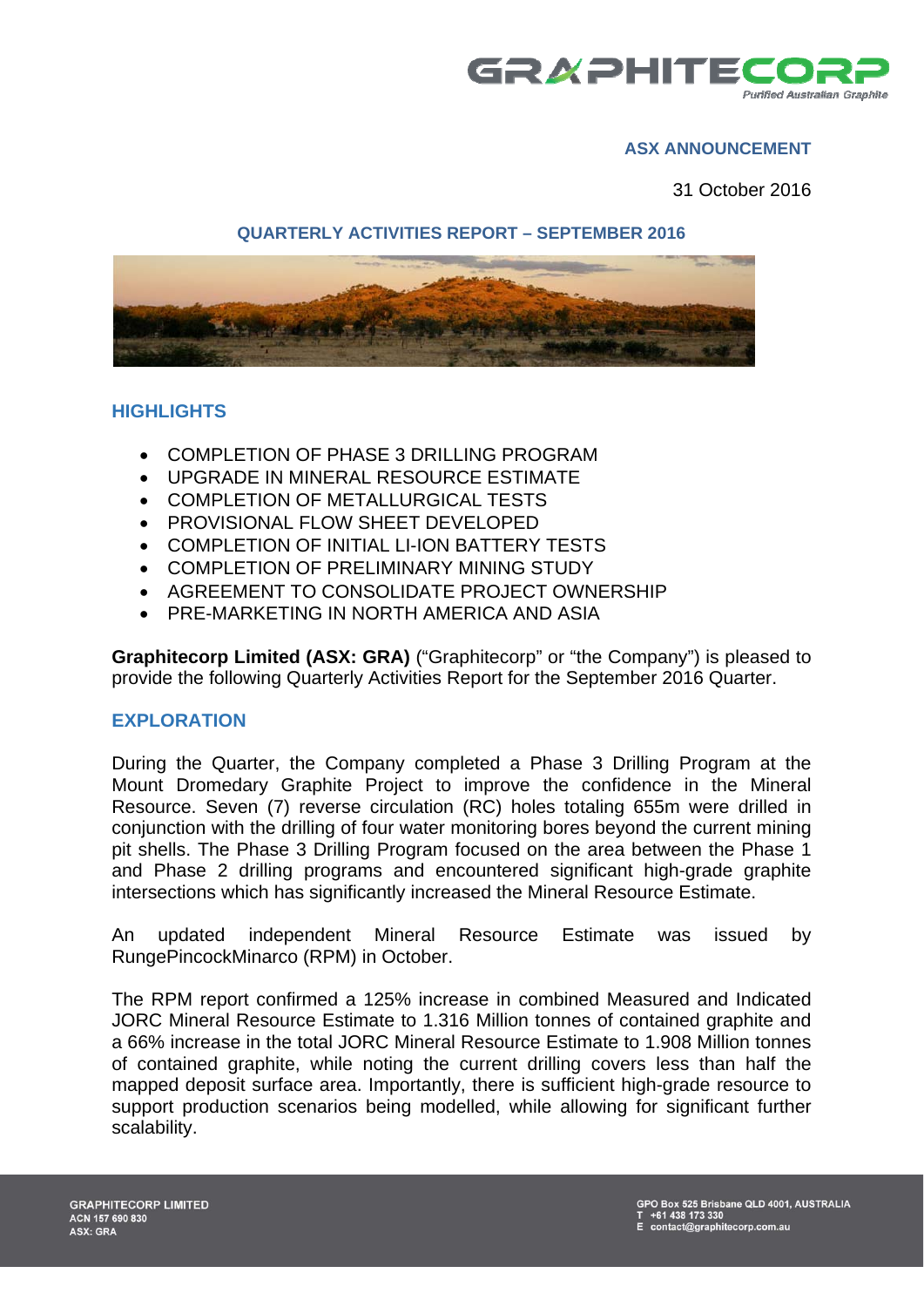

Refer to the ASX announcement on the updated independent JORC Mineral Resource Estimate dated 20 October 2016 for full details and disclosures.

The following table summarises the Total Mineral Resource estimate prepared by RPM for the project to date. It is important to note that this Mineral Resource estimate is based on exploration drilling and test results covering less than 50% of the total mapped prospect outcrop area.

|                         |                  | <b>Measured Mineral Resource</b> |            |             |                       |
|-------------------------|------------------|----------------------------------|------------|-------------|-----------------------|
| Domain                  | Type             | Tonnage                          | <b>TGC</b> | ТC          | <b>Cont. Graphite</b> |
|                         |                  | Mt                               | %          | %           | kt                    |
|                         | Weathered        | 0.2                              | 16.1       | 17.7        | 33                    |
| <b>High Grade</b>       | Primary          | 0.5                              | 16.9       | 18.0        | 84                    |
| (>10% TGC)              | <b>Sub-Total</b> | 0.7                              | 16.6       | 17.9<br>5.8 | 117                   |
| Medium                  | Weathered        | 0.1                              | 4.5        |             | 4                     |
| Grade (4 to<br>10% TGC) | Primary          | 0.2                              | 4.5        | 5.0         | 11                    |
|                         | <b>Sub-Total</b> | 0.3                              | 4.5        | 5.2         | 14                    |
|                         | <b>Total</b>     | 1.0                              | 12.9       | 14.0        | 131                   |

|                          |                  | <b>Indicated Mineral Resource</b> |            |      |                       |
|--------------------------|------------------|-----------------------------------|------------|------|-----------------------|
| <b>Domain</b>            | <b>Type</b>      | Tonnage                           | <b>TGC</b> | ТC   | <b>Cont. Graphite</b> |
|                          |                  | Mt                                | %          | %    | kt                    |
|                          | Weathered        | 0.9                               | 18.2       | 19.4 | 170                   |
| High Grade<br>(>10% TGC) | Primary          | 4.5                               | 18.7       | 19.6 | 837                   |
|                          | <b>Sub-Total</b> | 5.4                               | 18.6       | 19.6 | 1,007                 |
| Medium                   | Weathered        | 0.6                               | 5.6        | 6.6  | 35                    |
| Grade (4 to<br>10% TGC)  | Primary          | 2.5                               | 5.7        | 6.4  | 143                   |
|                          | <b>Sub-Total</b> | 3.1                               | 5.7        | 6.4  | 178                   |
|                          | <b>Total</b>     | 8.5                               | 13.9       | 14.7 | 1,185                 |

|                         |                  | <b>Inferred Mineral Resource</b> |            |      |                       |
|-------------------------|------------------|----------------------------------|------------|------|-----------------------|
| Domain                  | <b>Type</b>      | Tonnage                          | <b>TGC</b> | ТC   | <b>Cont. Graphite</b> |
|                         |                  | Mt                               | %          | %    | kt                    |
|                         | Weathered        | 0.2                              | 15.3       | 16.8 | 25                    |
| High Grade              | Primary          | 2.2                              | 18.8       | 19.7 | 414                   |
| (>10% TGC)              | <b>Sub-Total</b> | 2.4                              | 18.5       | 19.5 | 439                   |
| Medium                  | Weathered        | 0.2                              | 6.5        | 7.3  | $12 \,$               |
| Grade (4 to<br>10% TGC) | Primary          | 2.2                              | 6.4        | 6.9  | 142                   |
|                         | <b>Sub-Total</b> | 2.4                              | 6.4        | 7.0  | 154                   |
|                         | <b>Total</b>     | 4.8                              | 12.4       | 13.2 | 593                   |
|                         |                  |                                  |            |      |                       |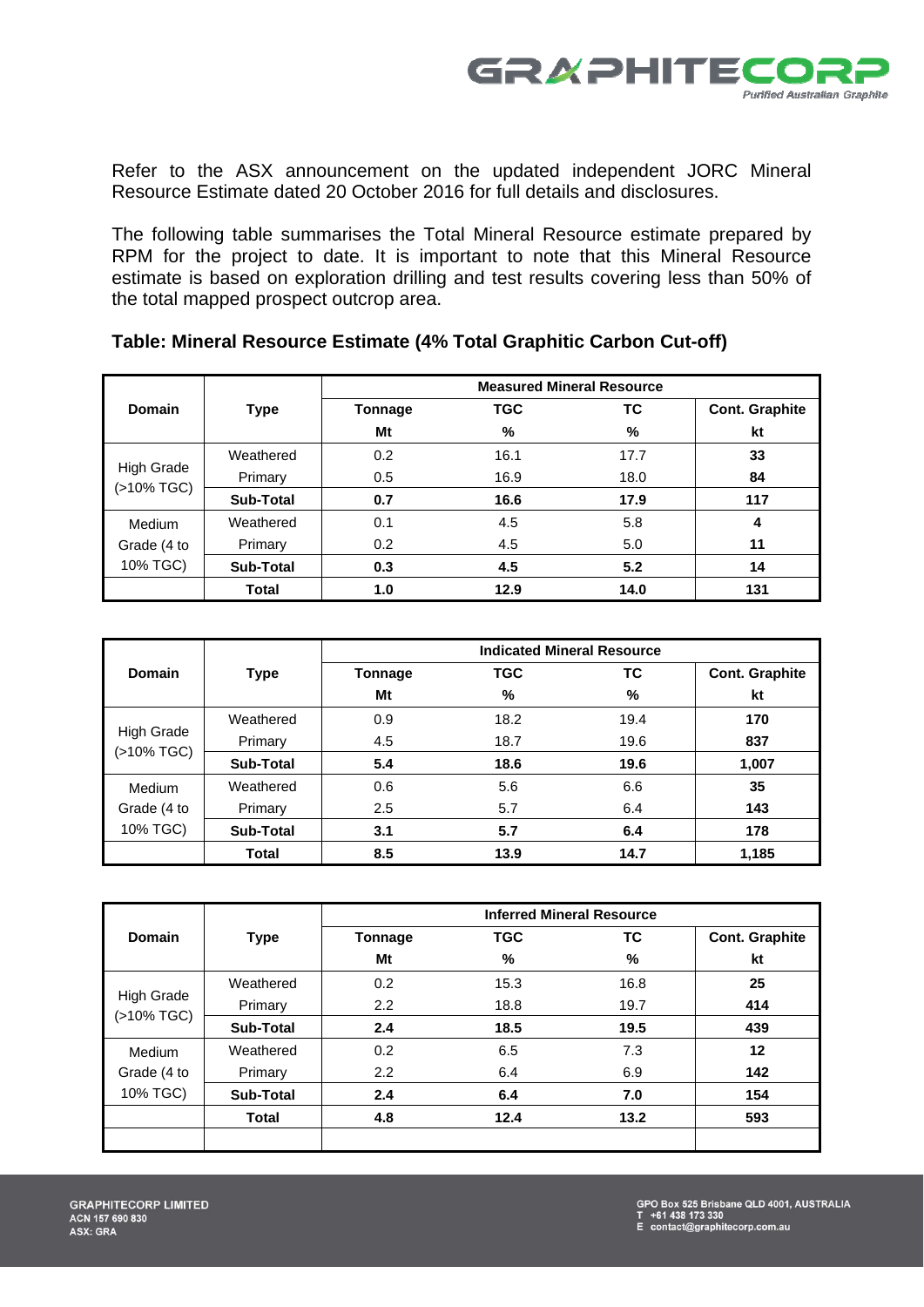

|                                 |                  | <b>Total Mineral Resource</b> |            |      |                       |
|---------------------------------|------------------|-------------------------------|------------|------|-----------------------|
| Domain                          | <b>Type</b>      | Tonnage                       | <b>TGC</b> | ТC   | <b>Cont. Graphite</b> |
|                                 |                  | Mt                            | %          | %    | kt                    |
|                                 | Weathered        | 1.3                           | 17.5       | 18.8 | 227                   |
| <b>High Grade</b><br>(>10% TGC) | Primary          | 7.2                           | 18.6       | 19.5 | 1,335                 |
|                                 | <b>Sub-Total</b> | 8.5                           | 18.4       | 19.4 | 1,562                 |
| Medium                          | Weathered        | 0.9                           | 5.7        | 6.7  | 51                    |
| Grade (4 to                     | Primary          | 5.0                           | 6.0        | 6.6  | 295                   |
| 10% TGC)                        | <b>Sub-Total</b> | 5.8                           | 5.9        | 6.6  | 346                   |
|                                 | <b>Total</b>     | 14.3                          | 13.3       | 14.2 | 1,908                 |

*Note:* 

*1. Totals may differ due to rounding, Mineral Resources reported on a dry in-situ basis.* 

*2. Flake sizes for the Mineral Resource is tabulated below.* 

- *3. The Statement of Estimates of Mineral Resources has been compiled under the supervision of Mr. Robert Dennis who is a full-time employee of RPM and a Member of the AusIMM and AIG. Mr. Dennis has sufficient experience that is relevant to the style of mineralisation and type of deposit under consideration and to the activity that he has undertaken to qualify as a Competent Person as defined in the JORC Code (2012).*
- *4. All Mineral Resources figures reported in the table above represent estimates at 21st October, 2016. Mineral Resource estimates are not precise calculations, being dependent on the interpretation of limited information on the location, shape and continuity of the occurrence and on the available sampling results. The totals contained in the above table have been rounded to reflect the relative uncertainty of the estimate. Rounding may cause some computational discrepancies.*
- *5. Mineral Resources are reported in accordance with the Australasian Code for Reporting of Exploration Results, Mineral Resources and Ore Reserves (The Joint Ore Reserves Committee Code – JORC 2012 Edition).*
- *6. Subsequently Graphitecorp has progressed detailed metallurgical testwork including production of a large sample of product for customer testing. Talks with potential customers have commenced. The Competent Person is of the opinion that because of these activities which are in progress, but are confidential in detail and product specification, there is a reasonable expectation a saleable product and customer will be secured.*
- *7. Reporting cut-off grade selected based on the results of the Mount Dromedary Graphite Project Scoping Study conducted by RPM during August 2016. The Scoping Study indicated that a breakeven cut-off grade for the Mount Dromedary Mineral Resource is 4% TGC, assuming a product (very fine) price of \$US800/t, a 95% TGC average concentrate grade and an open pit mining method.*
- *8. TGC = total graphitic carbon.*

| <b>UUL-UII</b>        |                 |               |              |
|-----------------------|-----------------|---------------|--------------|
| <b>Classification</b> | Sieve Size (µm) | % in Interval | Cumulative % |
| Jumbo                 | >300            | 24.5          | 24.5         |
| Large                 | 180-300         | 18.9          | 43.4         |
| Medium                | 150-180         | 6.8           | 50.2         |
| Fine                  | 75-150          | 23.9          | 74.1         |
| Very Fine             | < 75            | 25.9          | 100.0        |
|                       |                 |               |              |

#### **Table: Graphitic Schist Flake Size Distribution (>10% Total Graphitic Carbon**   $C_{\text{min}}$   $\leq$ **ff**)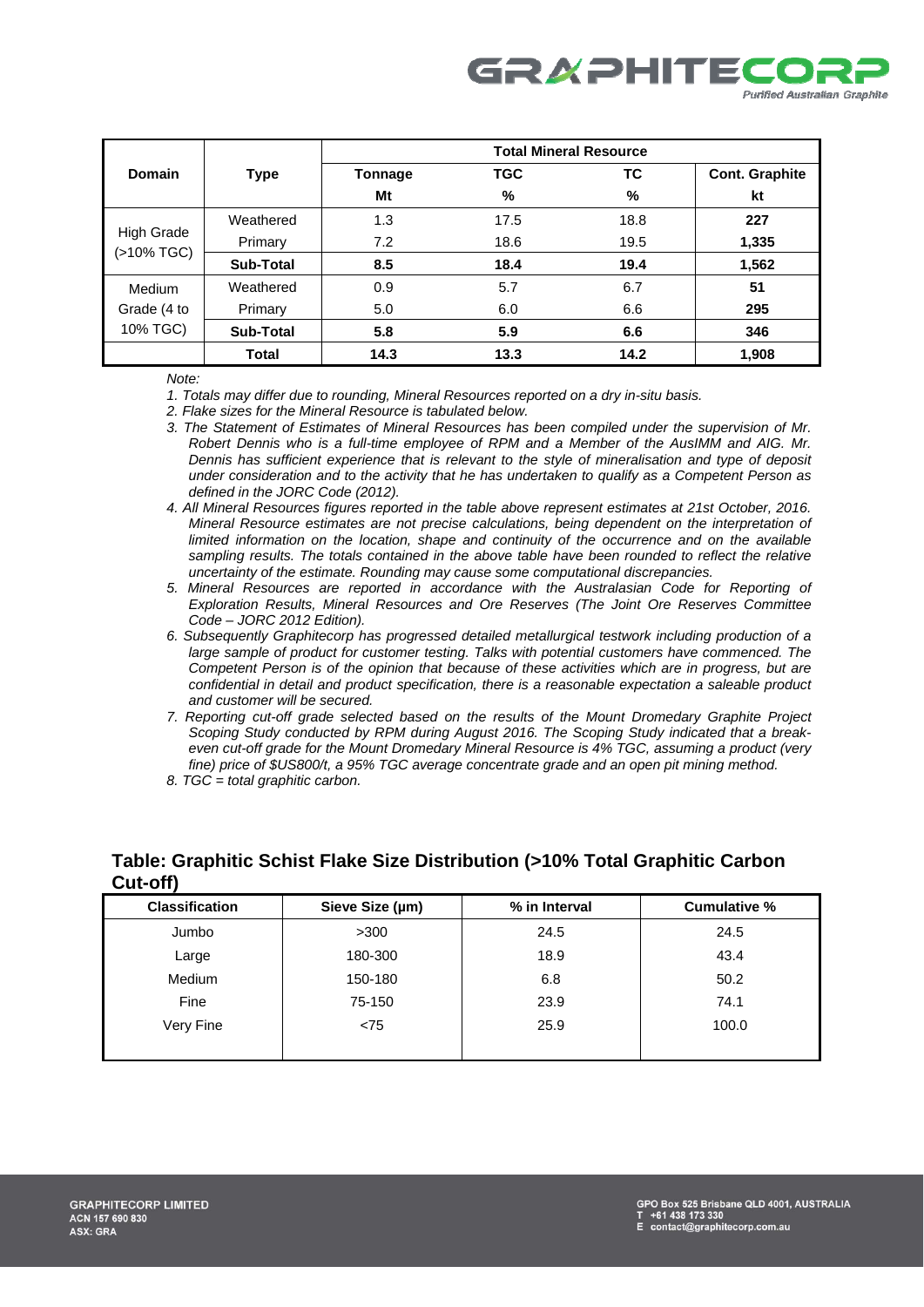

# **Table: Graphitic Schist Flake Size Distribution (4 to 10% Total Graphitic Carbon)**

| <b>Classification</b> | Sieve Size (µm) | % in Interval | Cumulative % |
|-----------------------|-----------------|---------------|--------------|
| Jumbo                 | >300            | 9.5           | 9.5          |
| Large                 | 180-300         | 14.9          | 24.4         |
| <b>Medium</b>         | 150-180         | 6.1           | 30.5         |
| Fine                  | 75-150          | 28.4          | 58.9         |
| Very Fine             | < 75            | 41.1          | 100.0        |

# **Table: Graphitic Schist Flake Size Distribution (All Total Graphitic Carbon )**

| <b>Classification</b> | Sieve Size (µm) | % in Interval | Cumulative % |
|-----------------------|-----------------|---------------|--------------|
| Jumbo                 | >300            | 18.8          | 18.8         |
| Large                 | 180-300         | 17.0          | 35.8         |
| <b>Medium</b>         | 150-180         | 6.2           | 42.0         |
| Fine                  | 75-150          | 25.2          | 67.2         |
| Very Fine             | < 75            | 32.8          | 100.0        |



Image: HQ diamond core – Drillhole MD-12 - Central Zone of the Mount Dromedary.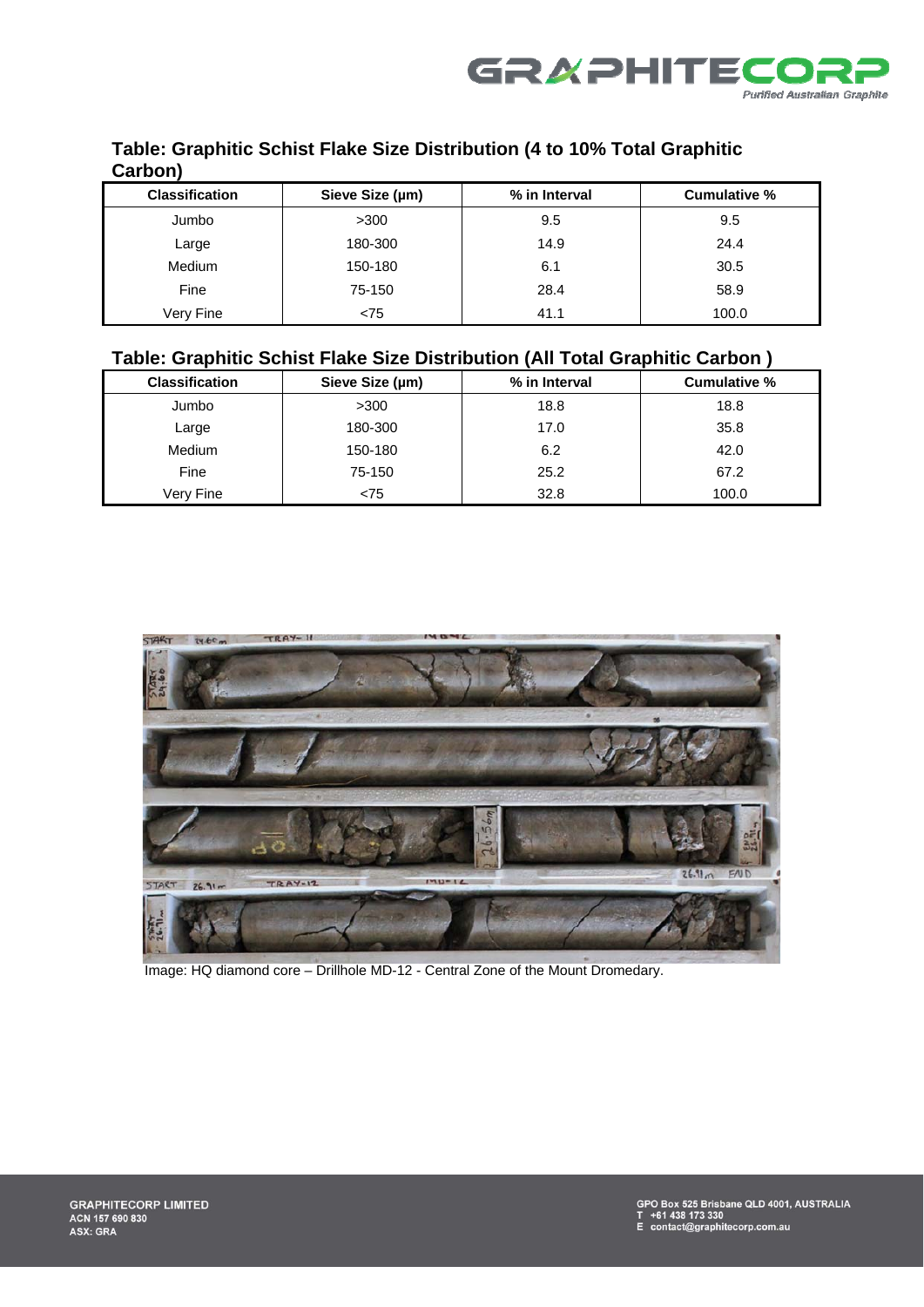

## **METALLURGICAL TESTWORK AND PLANT DESIGN**

The Company, with technical and supervisory assistance from RPM, completed a comprehensive program of metallurgical tests using a number of laboratories during the period. The metallurgical test program was designed to inform the company on processing properties of the different ore types, product quality and recovery capabilities while also providing base line data for process and plant design and mine and environmental assessment and planning.

The following tests and results have been reported:

- Completed Open Circuit Cleaning Tests and Locked Cycle Tests
- Confirmed 95+%Cq concentrates can be produced from simple flotation
- Comminution tests confirmed a "soft" hardness with low abrasiveness
- Completed a provisional flow sheet for the project based on test work results
- Concentrate characterisation tests
- Completion of oxidation and flotation test
- Thickening and filtration tests for concentrate and tailings
- Variability tests covering feed grade-recovery relationship
- Static environmental tests

The following provisional flow sheet has been reported:

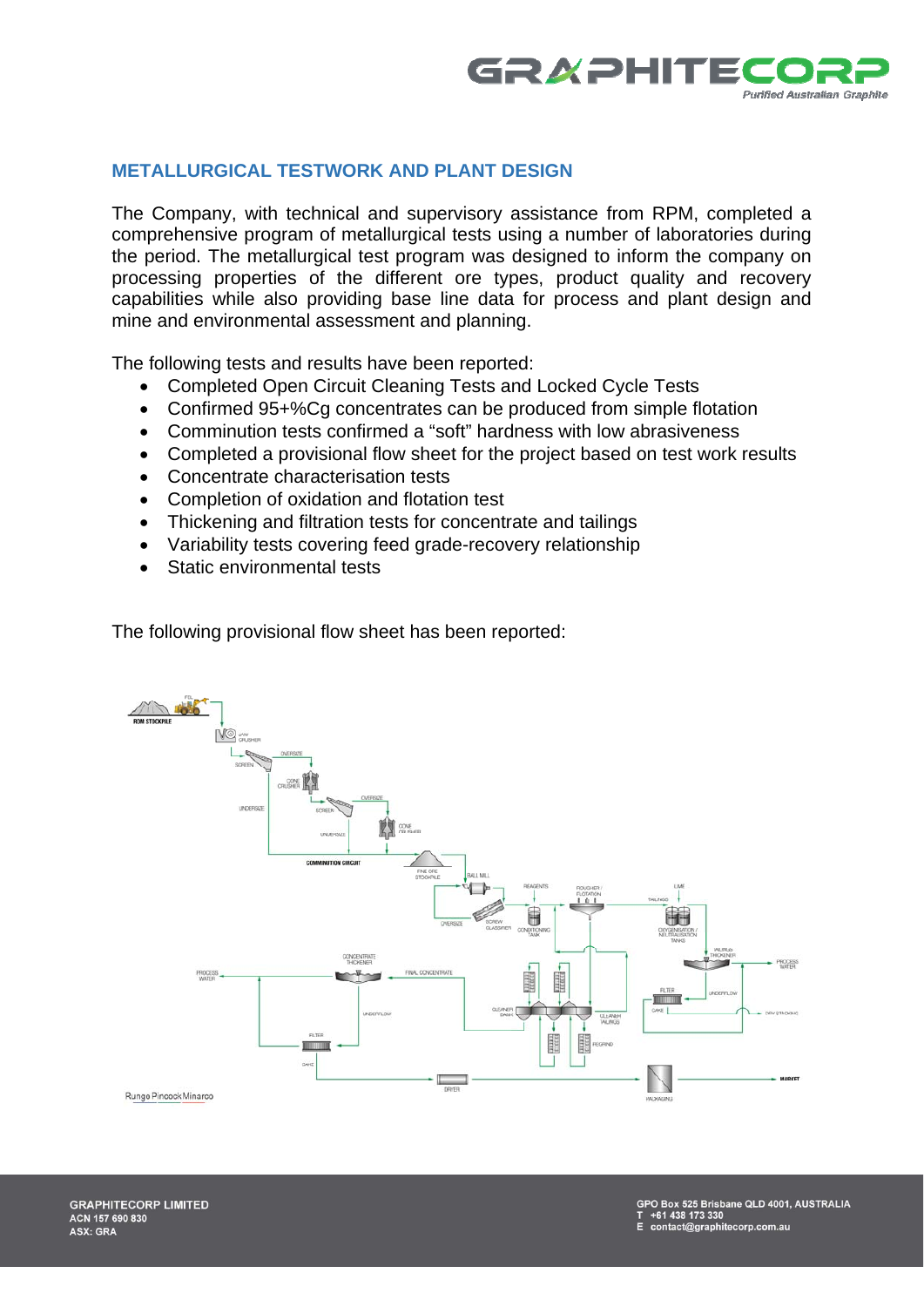

# **BATTERY TESTWORK**

The Company engaged an international laboratory to undertake li-Ion battery physical and e-chemical tests on the concentrate produced from Mount Dromedary graphite ore to advance our understanding of the potential suitability of our concentrate for the battery market.

These tests were completed in September and the results reported in October.

Results from the 250g sample of -200 mesh natural flake graphite concentrate were as follows:

| <b>Flake Size</b><br>(mesh) | <b>Particle Size</b><br>(mm) | <b>Tap Density</b><br>(g/cc) | LOI - Ash Content BET SA (Grnd -<br>(% Carbon) | 635) $(m2/g)$ | <b>Rev Capacity</b><br>(mAh/g) |
|-----------------------------|------------------------------|------------------------------|------------------------------------------------|---------------|--------------------------------|
| 100X200                     | $0.150 - 0.075$              | 0.48                         | 97.8                                           | 6.55          | 366                            |
| 200X400                     | $0.075 - 0.037$              | 0.45                         | 97.53                                          | 6.01          | 375                            |
| 400X635                     | $0.037 - 0.020$              | 0.41                         | 96.95                                          | 6.95          | 371                            |
| $-635$                      | $-0.02$                      | 0.4                          | 93.99                                          | 6.33          | 351                            |

The results confirmed the graphite concentrate was of high purity, good electrochemistry with high reversible capacity and most importantly will be suitable for LIB applications.

Based on these results the company is scoping the next phase of development work relating to supply of graphite products for LIB applications and is continuing discussions with potential customers and intermediaries.

#### **MINE PLANNING**

The Company engaged RPM to complete a preliminary mining study based on the first two drilling programs and associated assay and metallurgical results. The study incorporated the review of project parameters, geological model, metallurgical results and other key technical inputs, developed pit shells, mining and mine plan options, high level production plans, quantities and high level overall optimization and economic analysis.

RPM has since been engaged to advance this work to support submission of the Mining License Application and the Environmental Authority Application, and to update the models and mining/processing plans to incorporate the results of the phase 3 drilling program and latest metallurgical and environmental geochemical test results.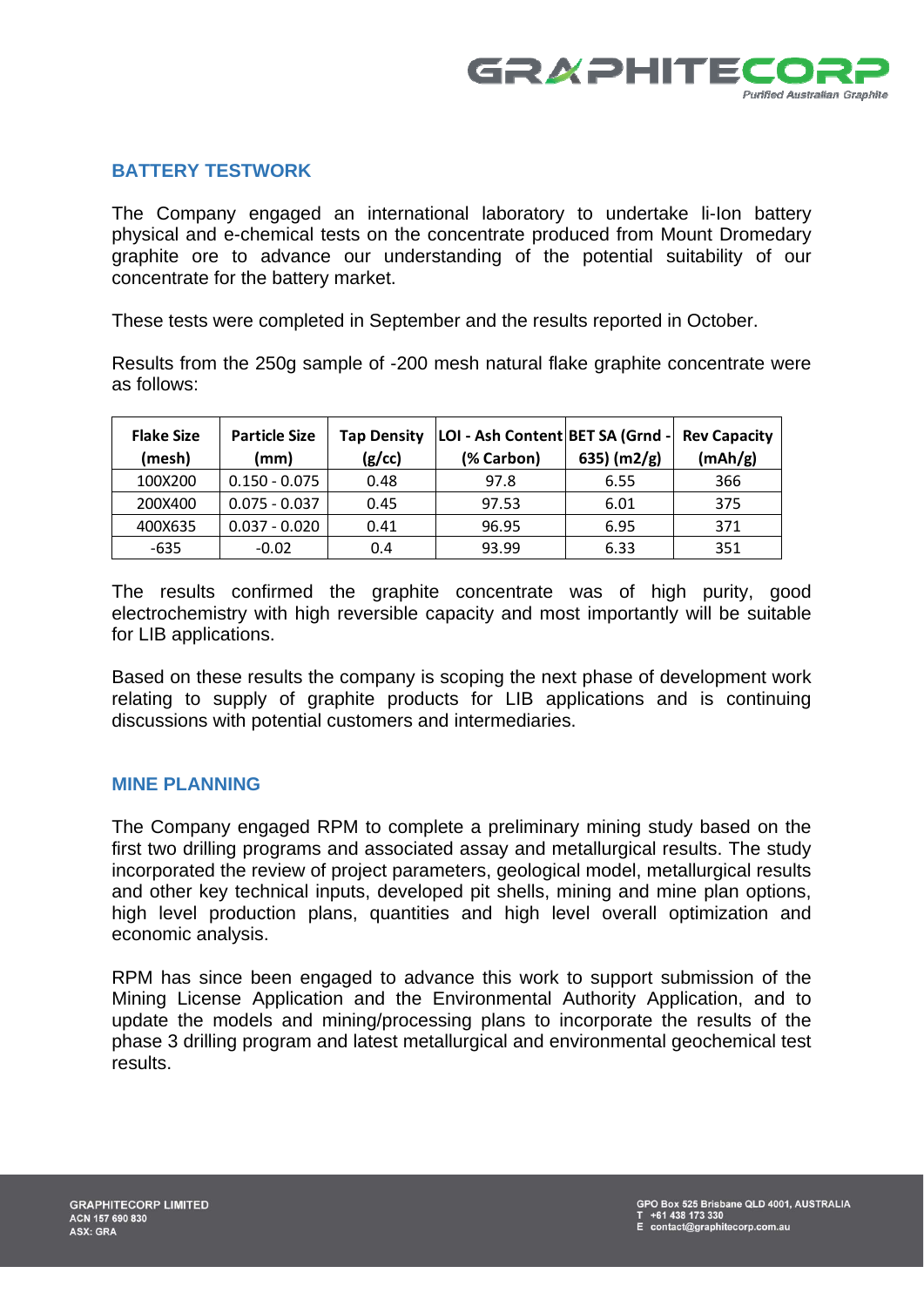

#### **ENVIRONMENTAL**

Significant environmental work was completed during the quarter including the installation of four ground water monitoring bores around the proposed mining operation and the taking of base line water samples.

This work is part of a comprehensive environmental work program underway that will culminate in the submission of an Environmental Authority Application to the Queensland Department of Environment and Heritage Protection.

#### **MARKET RESEARCH AND PREMARKETING**

The Company has been active in undertaking further targeted market research efforts in Asia and North America with a focus on the emerging market requirements for battery-grade graphite.

From these meetings, it is clear that electric vehicles and energy storage markets are in the very early stages of what will be major growth markets and there is significant development and activity in USA, Asia and Europe taking place.

What has also become clear is the expected growing requirement for new raw materials for advanced battery manufacturers, with graphite as a key component, along with the need for alternative suppliers to traditional sources.

Graphitecorp has engaged with several major participants in all of these regions of the international market, including potential customers and development partners. This has helped inform about market and product requirements. This has laid the groundwork for ongoing testing and development of Graphitecorp products, and prepared us for sample delivery and customer testing of our products.

### **CORPORATE**

The Company concluded an agreement with its joint venture partner Exco Resources Limited, a wholly-owned subsidiary of Washington H. Soul Pattinson and Company Limited (WHSP, ASX: SOL), to merge its JV interest into Graphitecorp .

The agreement results in Graphitecorp moving to a 100% interest in the project and gaining priority development rights to the project area, with WHSP becoming a substantial shareholder in Graphitecorp at 18.73% of issued capital.

Additionally, WHSP has invested a further \$300,000 via a private placement at \$0.60 per share, and will commence board representation. Graphitecorp has also appointed WHSP subsidiary Pitt Capital Partners as financial advisor for advancing the project and for potential control transactions.

WHSP is Australia's second oldest listed company, has a market capitalization exceeding \$4 Billion and is one of Australia's largest, most active and successful institutional investors in the resources sector. The conversion of its interest in the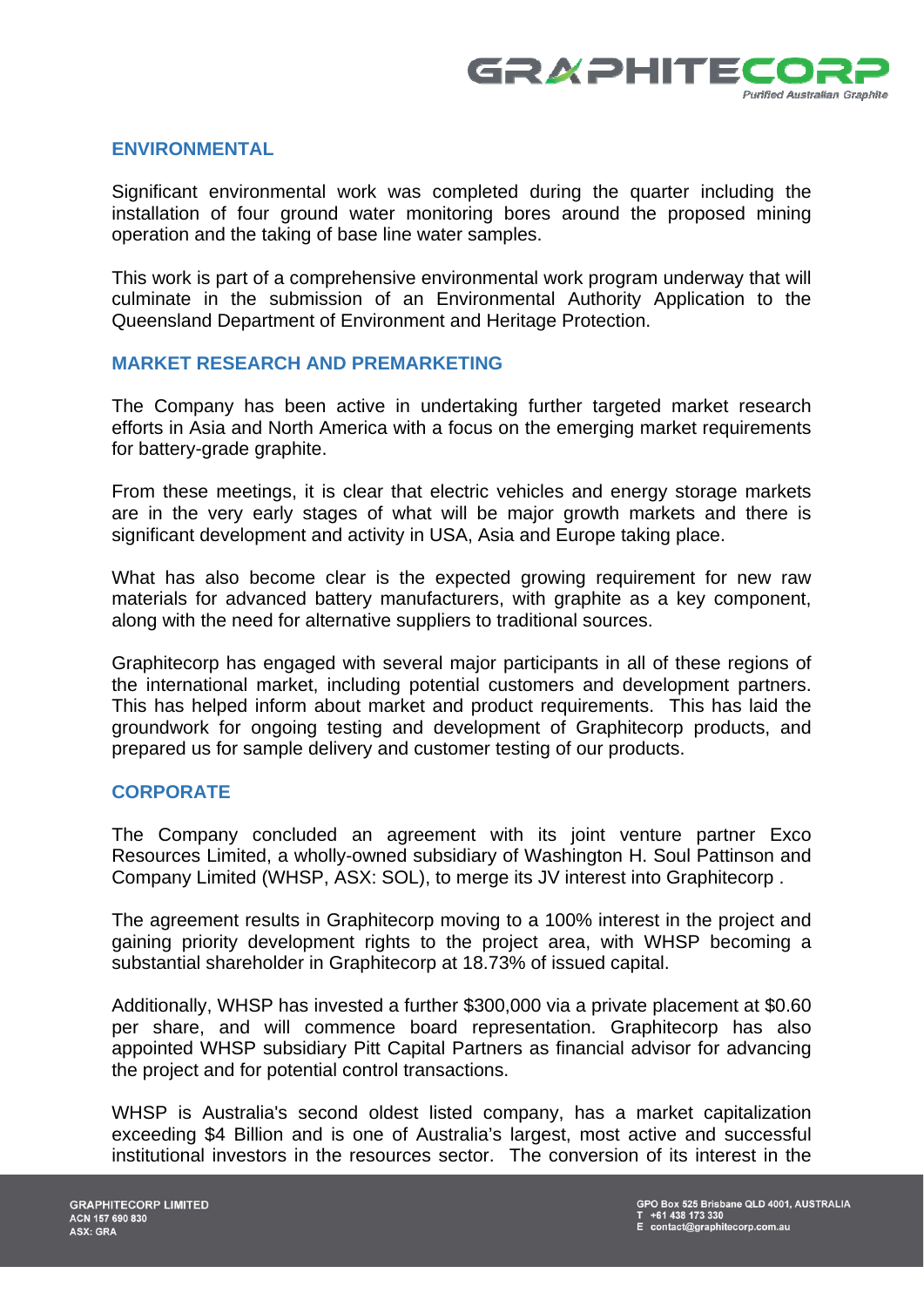

project into Graphitecorp equity is a major vote of confidence in the company and the future of graphite as an emerging strategic material for energy storage and other high tech applications.

The transaction also brings considerable mining expertise and experience in the north west minerals province around Mt Isa and Cloncurry in Queensland, and this adds significantly to the skills and capabilities available at board level.

This transaction and private placement was subsequently approved by shareholders at the AGM on 21 October.

# **SIGNIFICANT ASX ANNOUNCEMENTS**

The following significant announcements were lodged with ASX during the September Quarter:

- Appendix 3B Release of shares from Escrow (10 August)
- Presentation to Geological Survey of Queensland Conference (19 August)
- Release of Restricted Securities (26 August)
- SOL to merge JV interest into GRA for equity (29 August)
- Annual Report (30 August)
- Release of Restricted Securities (12 September)
- Notice of Annual General Meeting / Proxy Form (20 September)
- Dispatch of 2016 Annual Report and Notice of AGM (20 September)

# **TENEMENT LIST**

The transfer of EPM 17246 to Graphitecorp was completed in the quarter.

| Tenement     | <b>Permit Holder</b>                                                                | Grant<br>date | Graphitecorp<br><b>Rights</b>                                                            | <b>Expiry</b><br>date |
|--------------|-------------------------------------------------------------------------------------|---------------|------------------------------------------------------------------------------------------|-----------------------|
| EPM 26025    | Exco Resources Limited                                                              | 14/12/2015    | 80%<br><b>Graphite Rights</b><br>(Sub-Blocks<br>Normanton 3123<br>$D, J, N, O$ and $S$ ) | 13/12/2020            |
| EPM 17323    | <b>MD South Tenements</b><br>Pty Ltd (Subsidiary of<br>Graphitecorp Limited)        | 20/10/2010    | 100%                                                                                     | 19/10/2021            |
| EPM<br>17246 | <b>MD South Tenements</b><br>Pty Ltd (Subsidiary of<br><b>Graphitecorp Limited)</b> | 26/10/2010    | 100%                                                                                     | 25/10/2018            |